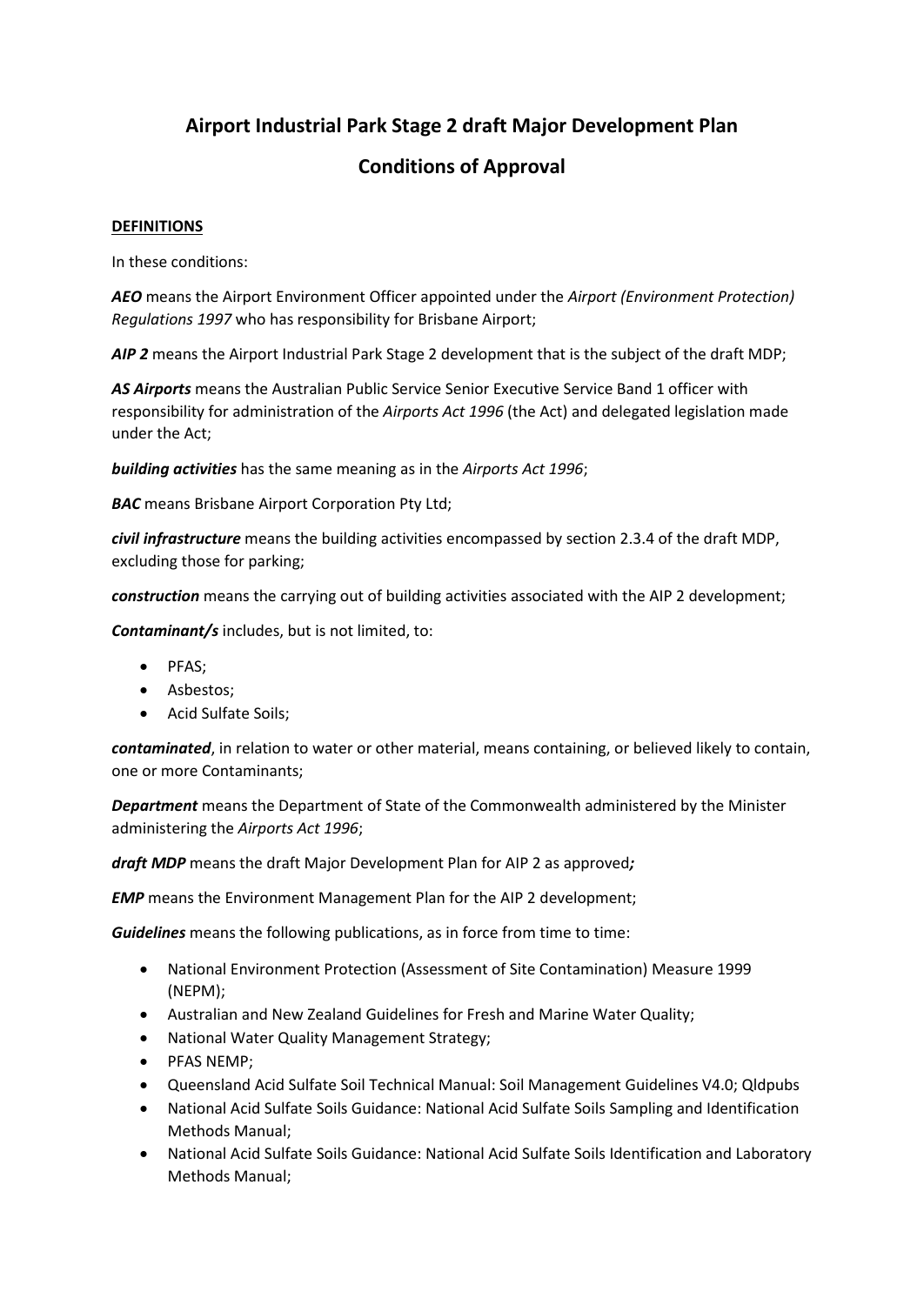- AS 4482.1: 2005: Guide to the investigation and sampling of sites with potentially contaminated soil Part 1: Non-volatile and semi-volatile compounds;
- AS 4482.2:1999: Guide to the sampling and investigation of potentially contaminated soil Part 2: Volatile substances;
- AS/NZS 5667.11:1998: Water Quality -Sampling -Guidance on sampling of groundwaters;

Note: at the commencement of these conditions, these documents may be found at [www.waterquality.gov.au;](http://www.waterquality.gov.au/) [www.publications.qld.gov.au;](http://www.publications.qld.gov.au/) [www.legislation.gov.au/;](https://www.legislation.gov.au/) [www.standards.org.au;](http://www.standards.org.au/)

*PFAS* means per-and poly-fluoroalkyl substances, and includes PFOS (perfluorooctane sulfonate), PFOA (perfluorooctanoic acid), PFHxS (perfluorohexane sulfonate), and their direct and indirect precursors.

Note: PFOS, PFOA and PFHxS are the expected ultimate environmental contaminants of a broader family of related perand poly-fluoroalkyl substances. These PFOS-, PFOA-, and PFHxS-related substances are sometimes referred to as precursors. Precursors can contribute to the total load of PFOS, PFOA, and PFHxS in the environment over time and need to be considered. Where the identity of PFOS, PFOA, and PFHxS precursors are unknown, the suite of analytes in Eurofins (method LTM-ORG-2100) or other equivalent laboratory techniques is appropriate for the measurement of PFAS substances and may be reported as 'Sum of PFASs (n=28)';

*PFAS NEMP* means the *PFAS National Environmental Management Plan (NEMP) 2.0*, including its guideline values, which, at the commencement of these conditions, can be found at www.environment.gov.au;

*Phase 1 works* means building activities for the purposes of land development and trunk civil infrastructure works required to service the building lots for AIP 2;

*Phase 2 works* means building activities for the purpose of construction of AIP 2 that are not included in Phase 1 works;

*Receiving Waters* means sample sites to be outlined in the EMP that enable a representative analysis of potential environmental release of Contaminants from the project site (Appendix A) and are to align where practical with the sample sites used to inform the draft MDP;

*Suitably qualified person* means a professional or professionals, with qualifications, competencies and experience who has been agreed to in writing by the AS Airports;

*site* means the area in which the action is to be undertaken, represented in the map at Appendix A by that area enclosed by the yellow highlighted area designated 'Indicative AIP2 MDP development footprint'.

## **CONDITIONS**

Conditions relating to the Environmental Management Plan

- 1. BAC must prepare and submit to the AS Airports for approval, a site-wide Environmental Management Plan (EMP).
- 2. The EMP must:
	- a. be consistent with the Guidelines;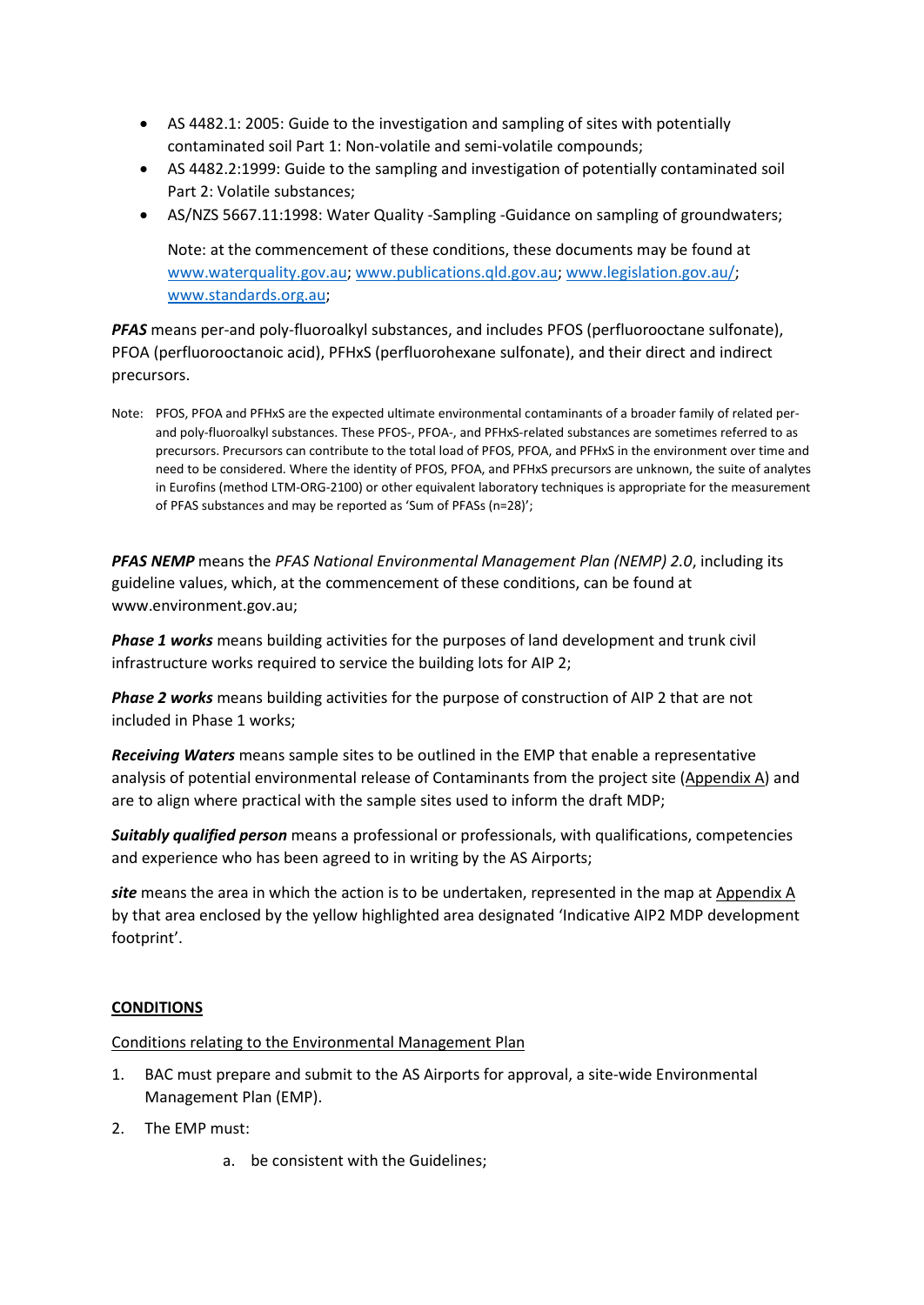- b. contain detailed plan(s) for managing environmental impacts on the airport site and surrounding area. This includes, but is not limited to, the matters the draft MDP identifies for inclusion in the EMP, particularly those in the Appendix C of the Consultation Summary Report, in item T3.6 in that Appendix, and in the following sections of the draft MDP:
	- i. 4.1.9 landscaping;
	- ii. 5.3.2.1 topography, geology and soils;
	- iii. 5.3.2.6 conceptual site model;
	- iv. 5.3.3.3 contamination; and
	- v. 5.3.3.4 groundwater;
- c. contain procedures that must be followed for assessing and managing contamination of soil and water by Contaminants;
- d. identify sample sites that are to be Receiving Waters sample sites;
- e. include:
	- i. a conceptual site model including maps and any monitoring data identifying the extent and concentrations of possible Contaminants within the site and nearby;
	- ii. possible exposure pathways and ecological receptors both directly within the site and also from the site to any nearby receptors;
	- iii. a site-specific risk assessment that identifies possible risks tailored to the reported or expected Contaminant concentrations, exposure pathways, and potential receptors on and off the site;
	- iv. procedures for the management or remediation of Contaminants within the site;
	- v. strategies to manage runoff and migration of Contaminants within and off the site;
	- vi. operational procedures for managing earthworks and the stockpiling or storage of contaminated water or ground matter (including soil, concrete and tarmac) in relation to encapsulation, bunding, leachate control and disposal;
	- vii. a contingency action plan for unexpected or elevated Contaminant discoveries;
	- viii. specifications for any one-off or ongoing soil and water monitoring requirements and sampling and testing procedures, and associated relevant reporting, quality assurance and control procedures;
		- ix. risk management-based investigation and management procedures that are consistent with the Guidelines to address increases in contaminant levels identified by monitoring and testing, including triggers for investigation and assessment;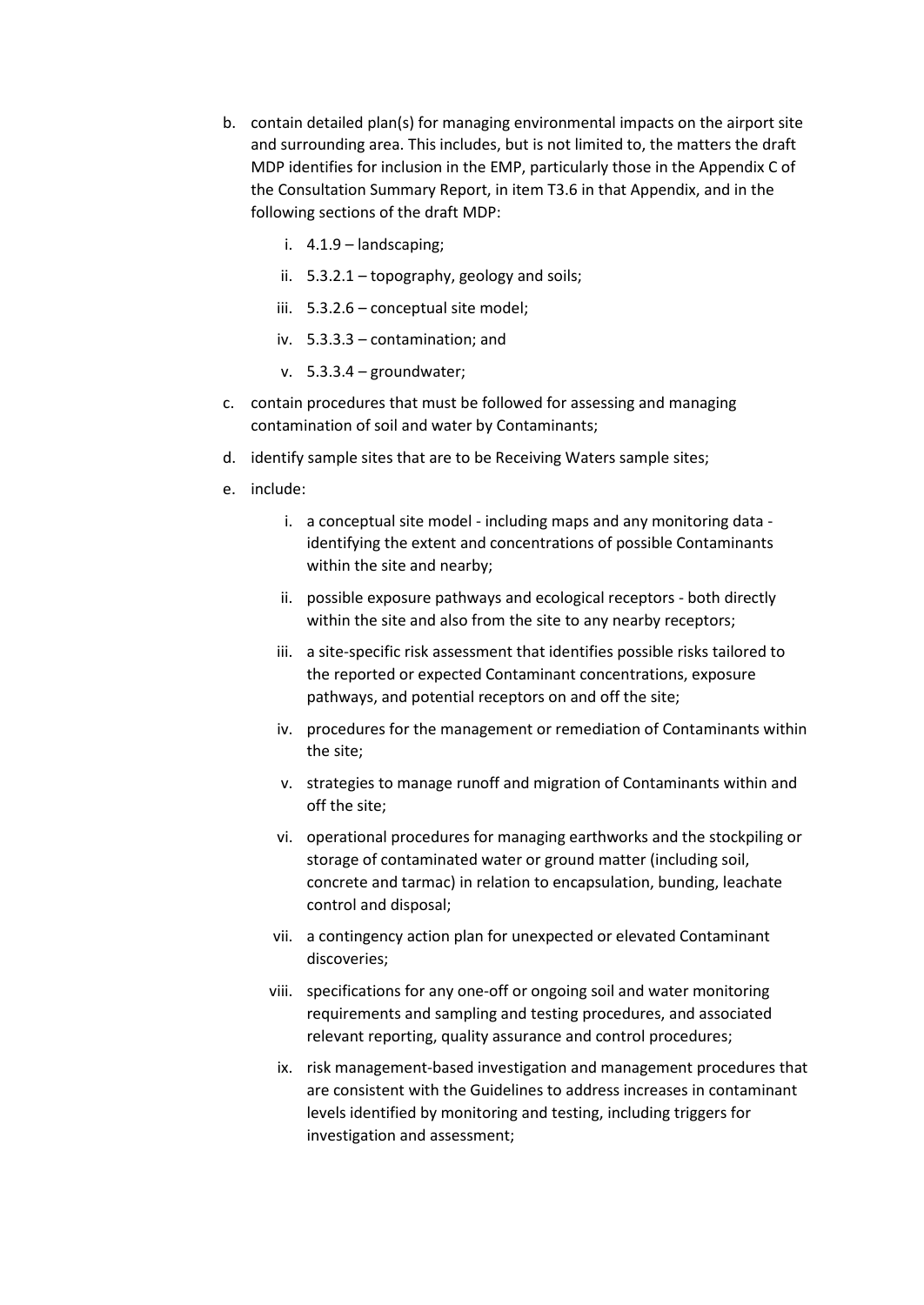- x. project scope (including the scope of works for either Phase 1 or Phase 2 as appropriate) and boundaries within the site where particular works are to be carried out; and
- xi. roles and responsibilities of BAC, its contractors and sub-contractors, in relation to the implementation of the EMP;
- f. include measures to minimise the potential for PFAS to enter the environment. The measures must be consistent with the Guidelines, in particular, but not limited to, the following sections of the PFAS NEMP:
	- i. section 5 (relating to PFAS monitoring);
	- ii. section 8 (relating to PFAS environmental guideline values);
	- iii. section 10 (relating to on-site stockpiling, storage and containment);
	- iv. section 12 (relating to re-use of PFAS-contaminated material); and
	- v. section 13 (relating to PFAS treatment and remediation).
- 3. The EMP may be submitted to the AS Airports in two parts, as follows:
	- a. Phase 1: land development and civil infrastructure; and
	- b. Phase 2: building development works.

If the EMP is submitted in two parts, each part must address each matter specified in clause 2 and contain all other relevant information to manage the environmental impacts in respect of the part to which it relates.

- 4. BAC must comply with, implement, and give effect to the EMP as approved.
- 5. BAC must not commence building activities:
	- a. for Phase 1 works prior to the approval of the EMP to the extent that it relates to Phase 1 works; or
	- b. for Phase 2 works prior to the approval of the EMP to the extent that it relates to Phase 2 works.

### Conditions relating to Contaminant monitoring and reporting

- 6. To establish and monitor the presence and concentration of Contaminants in the site and Receiving Waters, BAC must ensure that a suitably qualified person oversees the following sampling of groundwater and ponded surface and Receiving Waters that identifies the levels of environmental release of Contaminants from the site:
	- a. representative baseline sampling before any construction commences;
	- b. further sampling on a monthly basis during clearing, filling and surcharge placements;
	- c. further sampling on a quarterly basis during and until completion of earthworks and civil infrastructure construction; and
	- d. further sampling 6 months after earthworks and civil infrastructure construction are finalised.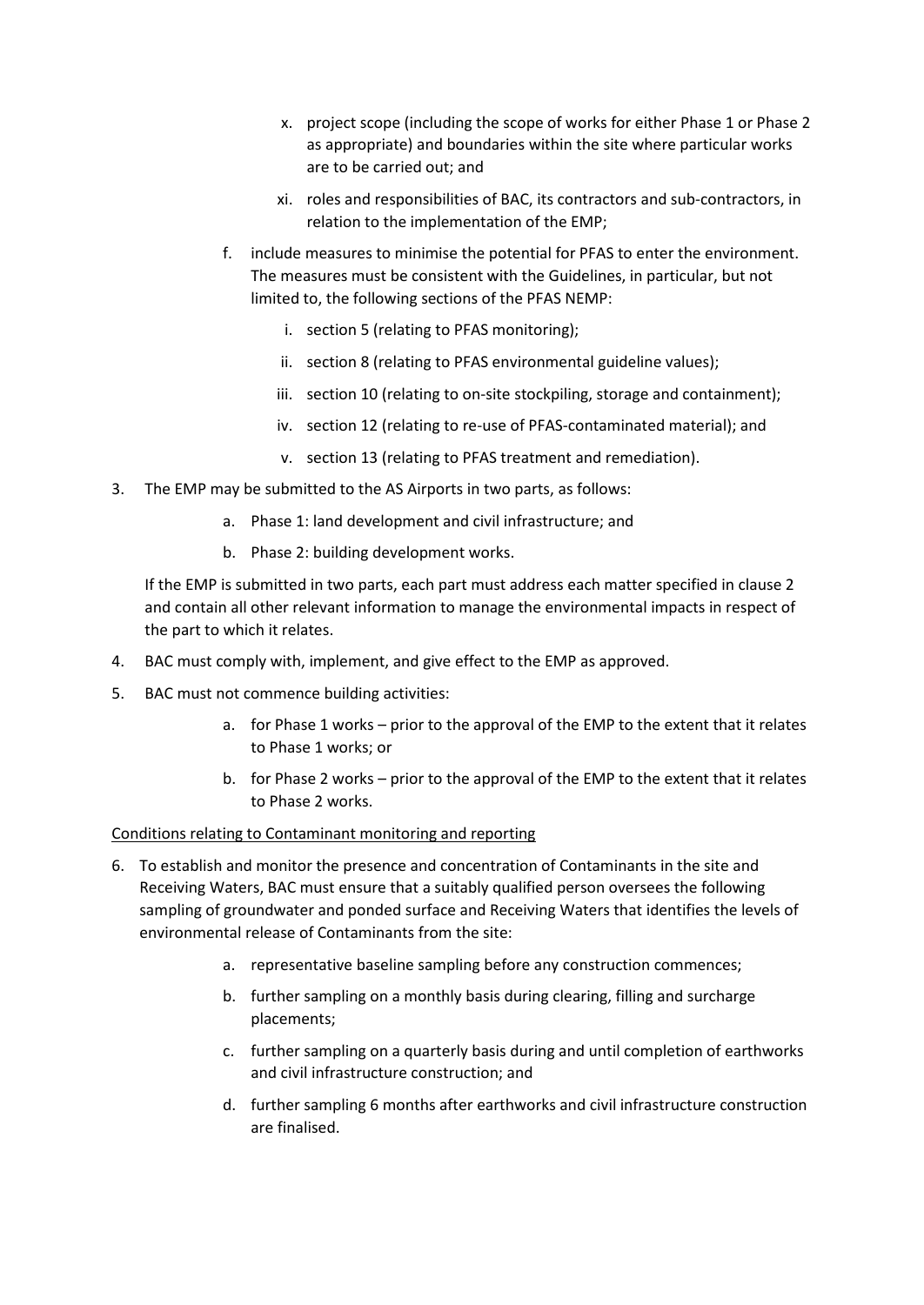Sampling is to be undertaken in accordance with the approved EMP, including in relation to measures in the approved EMP to minimise the potential for PFAS to enter the environment, where applicable.

- 7. BAC must provide a written report, on a monthly basis to the AS Airports and the AEO during Phase 1 works, that includes:
	- a. all results of monitoring required by clause 6 that is undertaken during the month to which the report relates, including comparisons of the results of ongoing sampling with the results of the baseline sampling required by clause 6(a); and
	- b. details of:
		- i. complete investigations;
		- ii. progress reporting of assessments of monitoring results; and
		- iii. any management actions undertaken in accordance with management procedures specified in the EMP, in relation to identified increases in levels of contamination by Contaminants compared to levels from the baseline sampling in accordance with the approved EMP.
- 8. BAC must provide a final written report after the completion of Phase 1 works that includes the results of the sampling required by clause 6(d) in addition to the other requirements of this clause.

### Conditions relating to contaminant removal

- 9. If it is proposed to remove material containing Contaminants from the site, BAC must provide to the AS Airports, prior to that removal, a risk assessment consistent with the Guidelines that contains details of:
	- a. Contaminant levels in the material to be removed;
	- b. the proposed receiving site;
	- c. existing Contaminant levels at the receiving site;
	- d. an assessment of the risks to human health or the environment associated with the proposed transport of the contaminated material to, and storage of the contaminated material at, the receiving site; and
	- e. how risks to the environment and human health of the removal and relocation of the contaminated material have been assessed.
- 10. If the risk assessment indicates there are unacceptable risks to human health or the environment associated with the transport and storage of contaminated material at the receiving site, the contaminated material must not be moved to the receiving site.